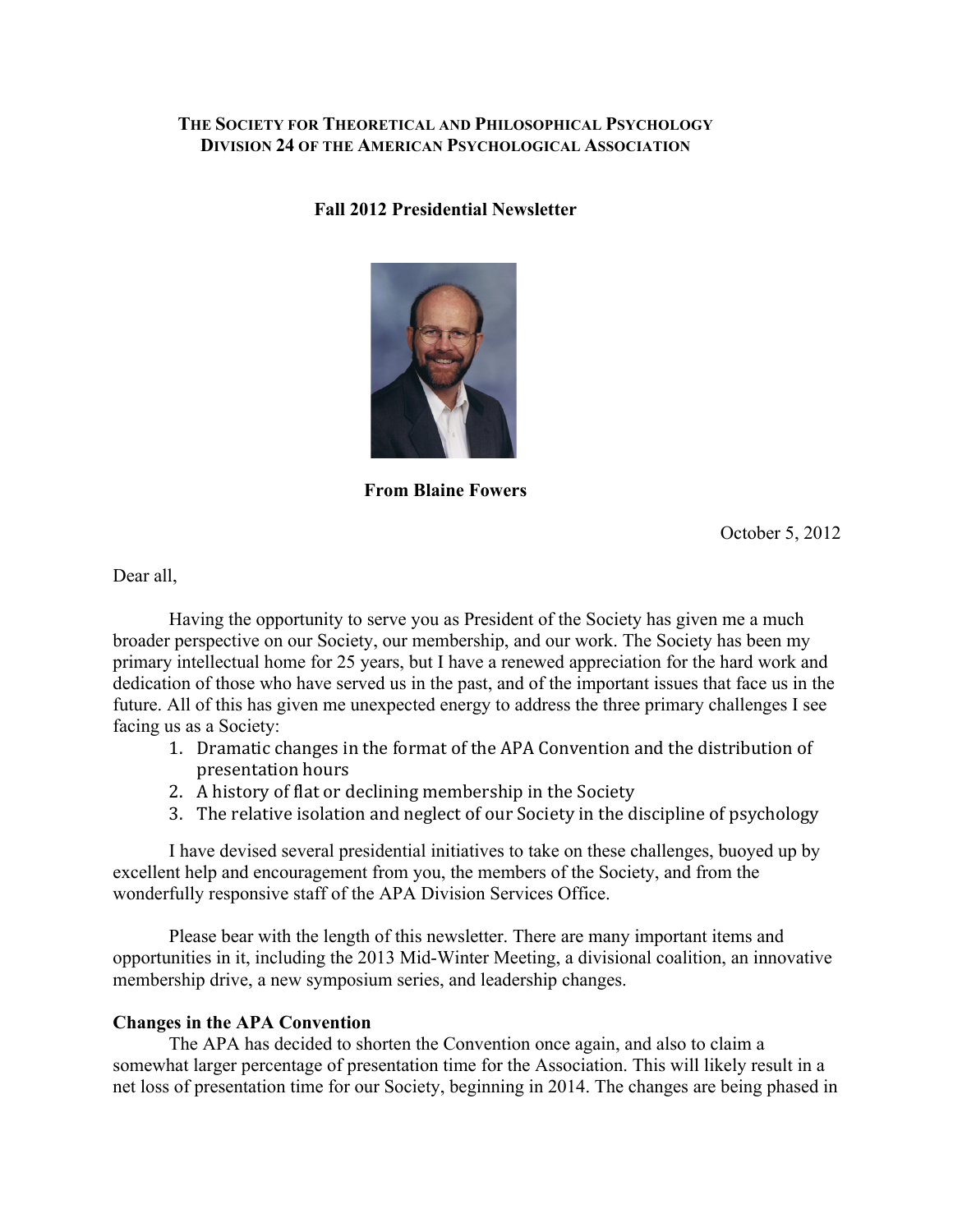gradually, so we will have only a slight decrease in program hours in 2014, but by 2017, the system will be fully in place.

# **Responses**

- The Executive Committee decided that **our Mid-Winter meeting will be an annual event.** This will give us more time to explore and discuss our work together in a friendly and comfortable environment. Accordingly, we will have the 4<sup>th</sup> Mid-Winter meeting in **Austin, TX, February 21-23. Jeff Reber** has graciously agreed to be the Program Chair for the meeting. You will receive a call for papers and symposia in November. (Look below for more information.)
- The new format of the APA Convention will offer additional program hours for divisions that cosponsor sessions. In order to prepare for this, I have invited **four other divisions to partner with us in a Divisional Coalition** focused on big questions, reflection, dialogue, meaning, and values. This invitation was enthusiastically accepted by Divisions 1, 26, 32, and 39. We are actively preparing to cosponsor sessions, share hospitality suites, and pursue other initiatives together.
- One particular initiative of the Coalition is **an annual symposium series call Big Questions, Essential Conversations** that is designed to attract large audiences of psychologists to discuss the kind of issues that are frequently ignored, vital to our profession, and a showcase for the special expertise of our members. I will send out a special call for proposals for this opportunity in the coming days.
- David Goodman has been good enough to agree to be the Program Chair for our 2013 APA Convention program. (See below for more information.)

## **Membership Concerns**

Many of us are aware of the flat or declining trend of Society membership, and that our membership is aging. This is sobering to contemplate because the Society is so important to us, but has a dim future without membership growth.

## **Responses**

• We are engaging in an unprecedented membership drive. Sarah Hickinbottom and her membership committee are actively inviting individuals who have shown a clear behavioral interest in the kind of work we do. We have identified over 800 individuals who have submitted manuscripts to theoretical journals or attended our Mid-Winter meetings, but are not members. We will approach them in 3 phases. First, we have identified 20 very promising prospects, and we are offering them a free membership for 1 year. This is limited to 20 people because there is a small cost to the Society for free memberships. Sarah has already received some enthusiastic acceptances. We plan to entice them to stay with us by being a welcoming and interesting Society. Second, we will send a personal invitation to the others to join us. Finally, we will upgrade our efforts to recruit members at our Mid-Winter meeting and at the APA Convention.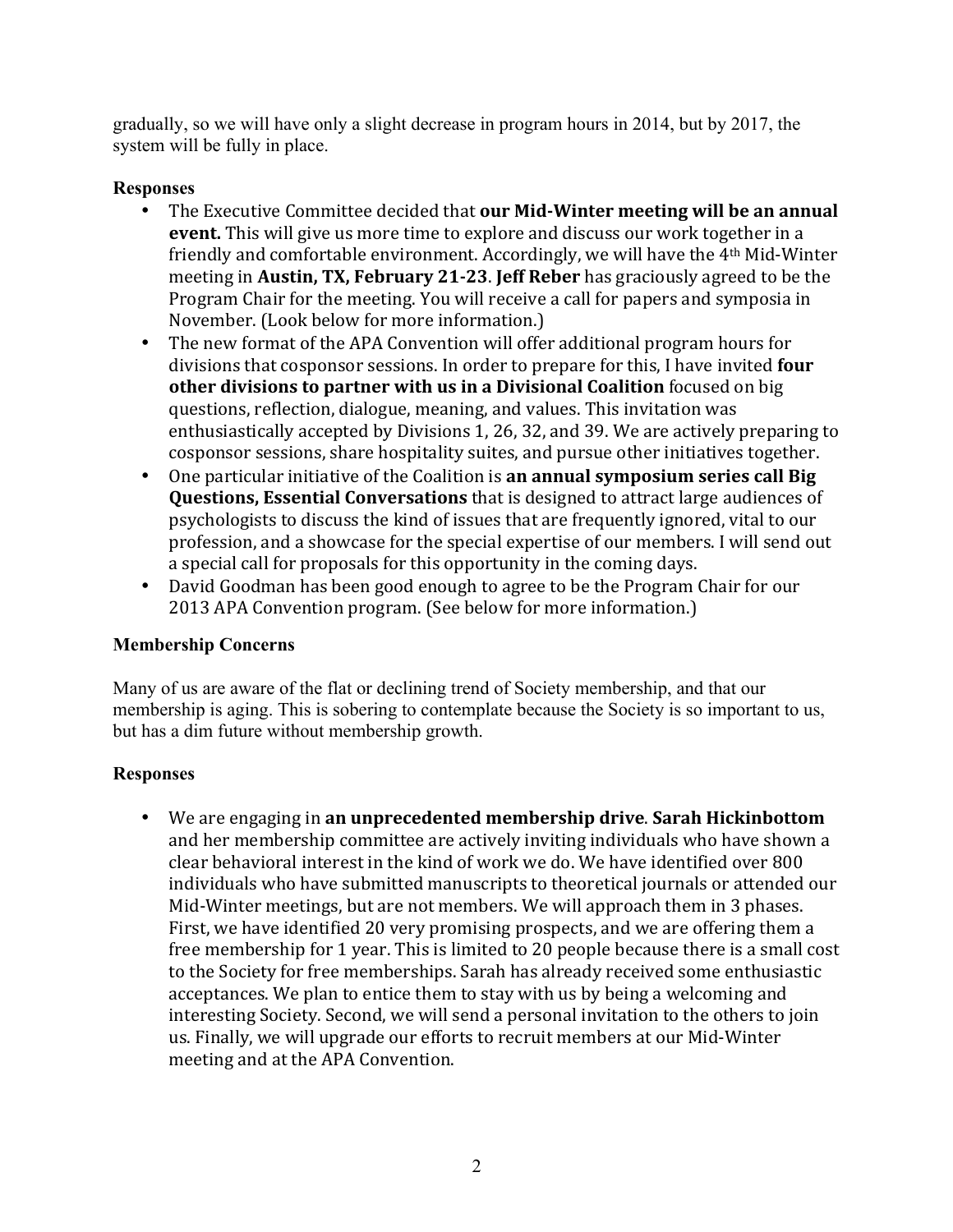- Under **John Christoper** and **Jim Lamiel's** leadership and with **John Carter's** longstanding efforts, we have an **updated, more interactive web site** that can help us attract more members. Thanks for your work and perseverance, colleagues!
- David Goodman and Sarah Hickinbottom have been active in setting up a Society **listserv** that we plan to activate this month. This will allow members to post directly to the listsery, have ongoing conversations, and to share materials and resources with each other. The idea is to increase the interaction among us and make our Society a more interactive and interesting group.
- We want to continue to offer a very welcoming environment to new members and to student members. I thought the Mid-Winter meeting was a tremendous success in that regard, and we will work to continue that success. I would particularly invite **volunteers to serve as welcoming ambassadors to new members**. We all know how daunting it can be to join a new organization. Please contact me or Sarah Hickinbottom to volunteer: shickinb2@gmail.com Or bfowers@miami.edu

# **Relative isolation of our Society**

Although many of us have become used to being relatively isolated and unacknowledged in psychology as a whole, this is not a necessary or inevitable situation. We have vital knowledge and resources that can enhance the scholarly and practical work of other psychologists.

## **Responses**

- The Divisional Coalition I mentioned above will help to widen our involvement and influence in the profession by pooling our efforts and increasing our conversation partners.
- The Big Questions, Essential Conversations symposium series will provide a key venue for publicizing the resources and knowledge we have to the broad membership of the APA.
- The Society's 2013 APA Convention theme is "Enriching Dialogue within and **beyond the Society for Theoretical and Philosophical Psychology." It is** specifically designed to encourage greater dialogue with psychologists and philosophers outside of Division 24. I want to highlight many prominent examples of how our members share their expertise to help other psychologists enhance the work that they do.
- The 2013 Convention theme is also meant to encourage **vibrant dialogue among our members** with differing perspectives on important issues. One of the best ways to attract interest is to create an exciting environment. In the intellectual work we do, exchanges across different viewpoints can create significant excitement.

## **Awards**

Many members of the Society were honored with awards to recognize the excellence of their work. Congratulations to all of you!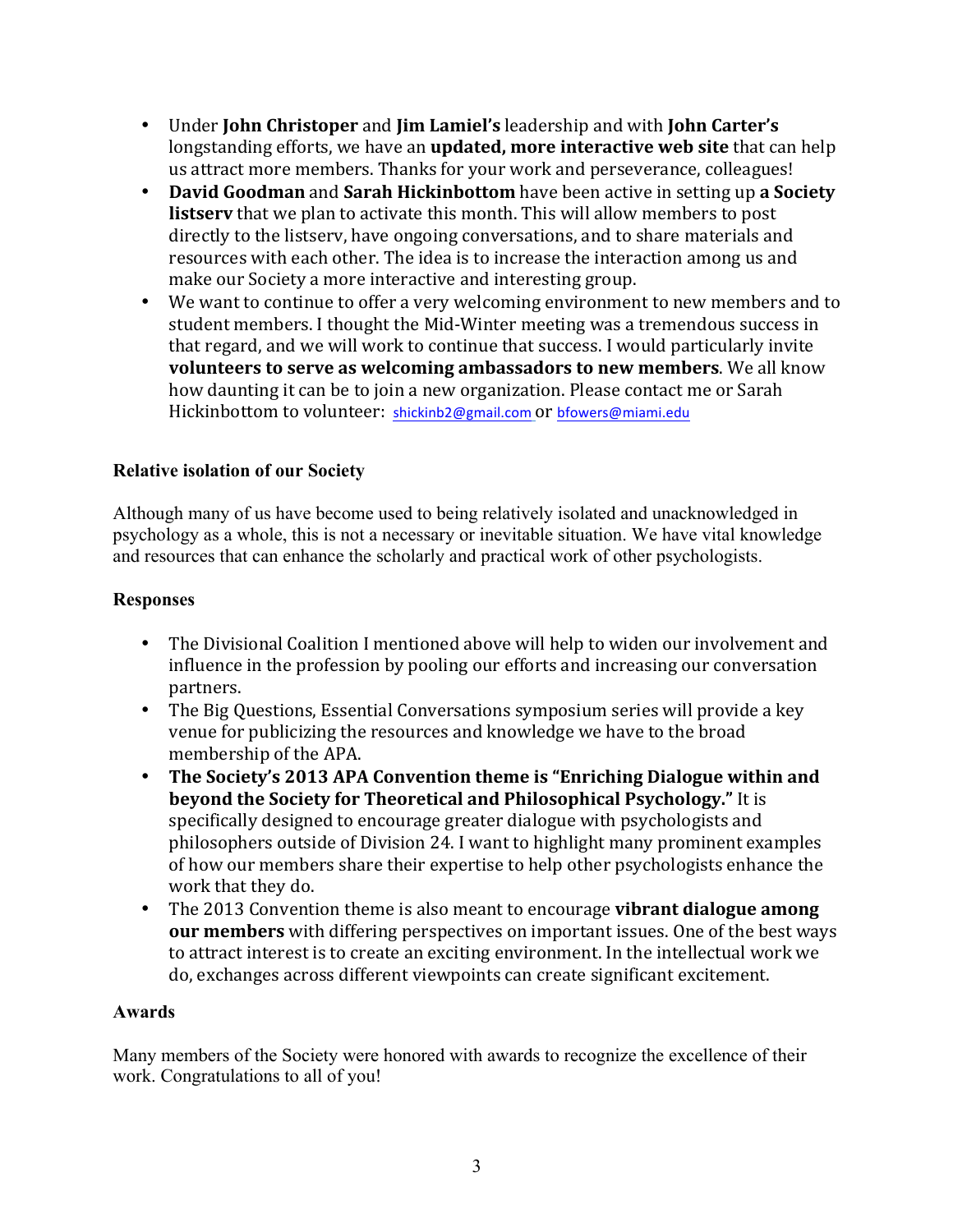Karl Pribram - Distinguished Contributions to Theoretical and Philosophical Psychology Award Suzanne Kirschner - Distinguished Service Award Lisa Osbeck – Theodore Sarbin Award David Goodman – Sigmund Koch Early Career Contributions Award Barbara Held – Joseph B. Gittler Award Tyler Lefevor – Student Paper Award

#### **Comings and Goings**

We owe our gratitude to the people who have served the Society in various roles who are now cycling out of those roles. We thank you for your many hours of service and the generous gifts of your attention and efforts!

**John Christopher** completed his term as Past President and cycles off the Executive Committee. **Michael Tissaw** has completed his term as Member at Large.

**Alan Tjeltveit** has completed his term as Society Historian and as Program Chair of the 2012 Mid-Winter meeting.

**Kate Slaney** has completed her role as Program Chair of the 2012 APA Convention program. **Amy Fisher Smith** has completed her term as Society Secretary, but will continue in a second term as Treasurer.

Our leadership ranks are being replenished by the wonderful volunteer spirit of additional colleagues. Thank you for stepping into these vital roles with energy and commitment!

**Jeff Reber** joins the Executive Committee as President-elect of the Society and as Program Chair of the 2013 Mid-Winter meeting

**Naomi Lee** joins the Executive Committee as Member at Large of the Society **Steve Harrist** joins the Executive Committee as Secretary of the Society **David Goodman** has agreed to be the Program Chair of the 2013 APA Convention program

## **2013 APA Convention Program**

The 2013 APA Convention will be held in beautiful Honolulu, Hawaii, July 31 - August 4, 2013. The Society's convention theme is "Enriching Dialogue within and beyond the Society for Theoretical and Philosophical Psychology." Proposals that emphasize work that cuts across subdisciplines of psychology or that features dialogue between different points of view within Division 24 will receive preference. The aim of this program theme is to increase the vitality and interest value of papers and symposia for members and non-members of the Society.

David Goodman is the Program Chair for the Convention Program (goodman.davidm@gmail.com). Please note that proposals are due much earlier than usual this year. Proposals must be submitted electronically via the APA website by midnight on **November 16, 2012.** All proposals must be submitted online at http://apacustomout.apa.org/ConvCall. General information on the 2013 Convention can be found at: http://www.apa.org/convention/proposals.aspx .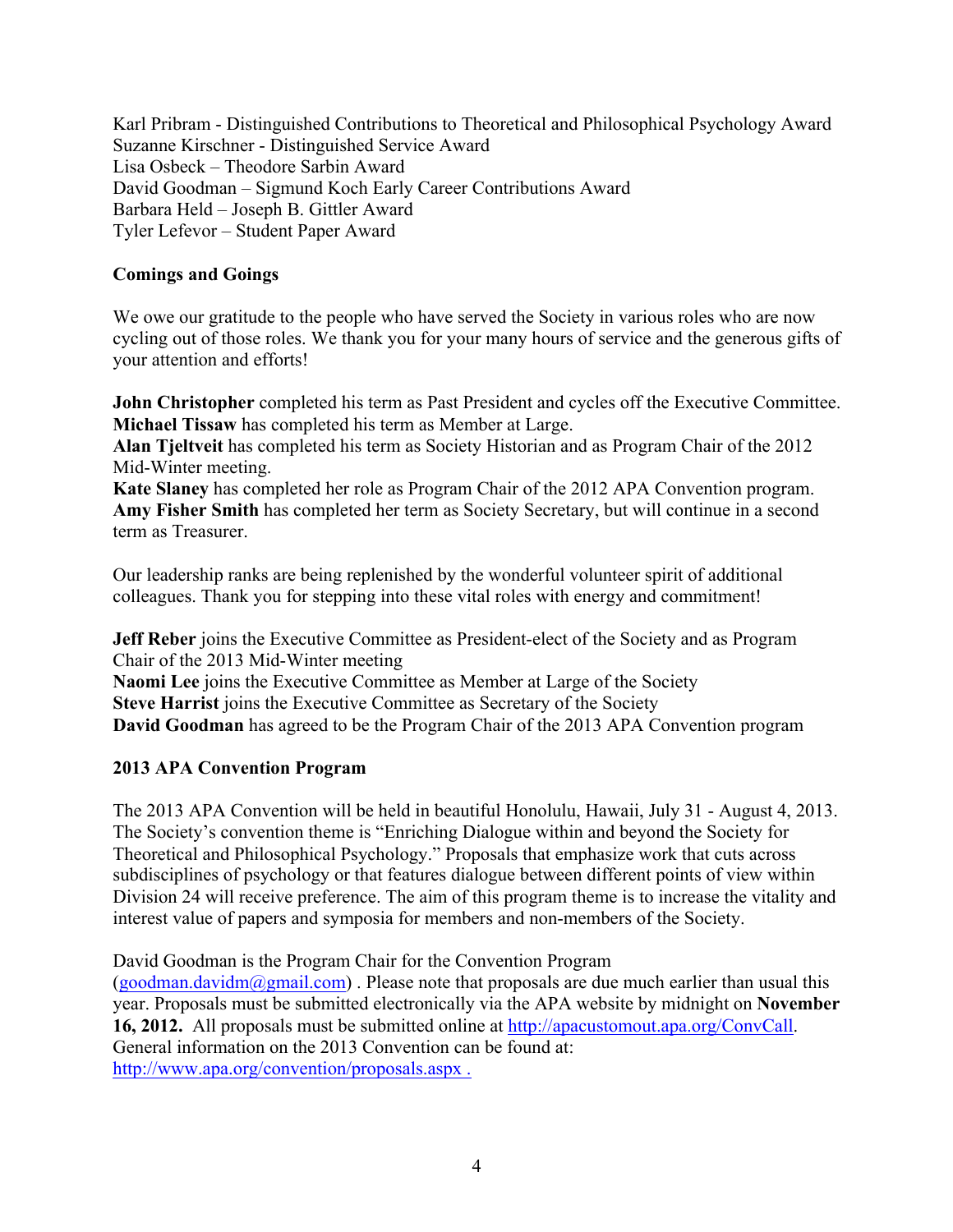Please draw this information to the attention of your students, and be sure to inform them of the annual student paper competition, the winner of which is awarded a \$200 prize. Students are asked to indicate their status on their proposals so that they can be considered for the award.

#### **2013 Mid-Winter Meeting**

The 2013 Mid-Winter meeting of the Society will be **the first annual mid-winter meeting**. It will be held in **Austin, Texas, February 21-23, 2013**. **Jeff Reber** (jeff\_reber@byu.edu) is the program chair for the meeting. A call for papers will be sent in November, with a due date in December. Please distribute this call for papers widely to interested students and colleagues, and to appropriate listservs. **Frank Richardson** has graciously agreed to be the Site Host for the meeting. We had a wonderful meeting in Austin in March, 2012, headed up by **Alan Tjeltveit** as Program Chair and Frank as Site Host, and we are looking forward to continuing with a fine program next year as well. Alan remains as a member of the planning committee.

## *DIVISION BUSINESS ANNOUNCEMENTS*

*Nominations for Officers:* Nominations (including self-nominations) are now being accepted for President-Elect (to succeed Jeff Reber, who will become President in 2013) and Historian/Documentarian (to succeed Alan Tjeltveit). Please email nominations to me at bfowers@miami.edu.

*Nominations for Awards:* Nominations are also now being accepted for Division 24 Awards: *The Award for Distinguished Theoretical and Philosophical Contributions to Psychology*, *The Sigmund Koch Award for Early Career Contribution to Psychology*, *The Theodore Sarbin Award*, and *The Distinguished Service Award*. Details regarding awards and former recipients are available on the Division website: www.theoreticalpsychology.org Please forward nominations to me bfowers@miami.edu.

The **Joseph B. Gittler Award** is also a very appropriate award for members of our Society. It was established through a bequest from Dr. Joseph Gittler. The award acknowledges scholarly contributions to the philosophical foundations of psychological knowledge. Nomination information and materials may be found at http://forms.apa.org/apf/grants/, or may be coordinated and collected by the nominator and sent to:

> APF Joseph B. Gittler Award American Psychological Foundation 750 First Street, NE, Washington, DC 20002-4242.

*Student Professional Support Fund:* The fund was established to help students with expenses related to attending the APA conventions and other meetings involving the Society. We have a somewhat spotty record of contributing to this fund, but there is some money available. Please know that all donations, however modest, are most welcome, and go exclusively to student travel to meetings. This is one concrete step that we can take to recruit younger members. I am hereby